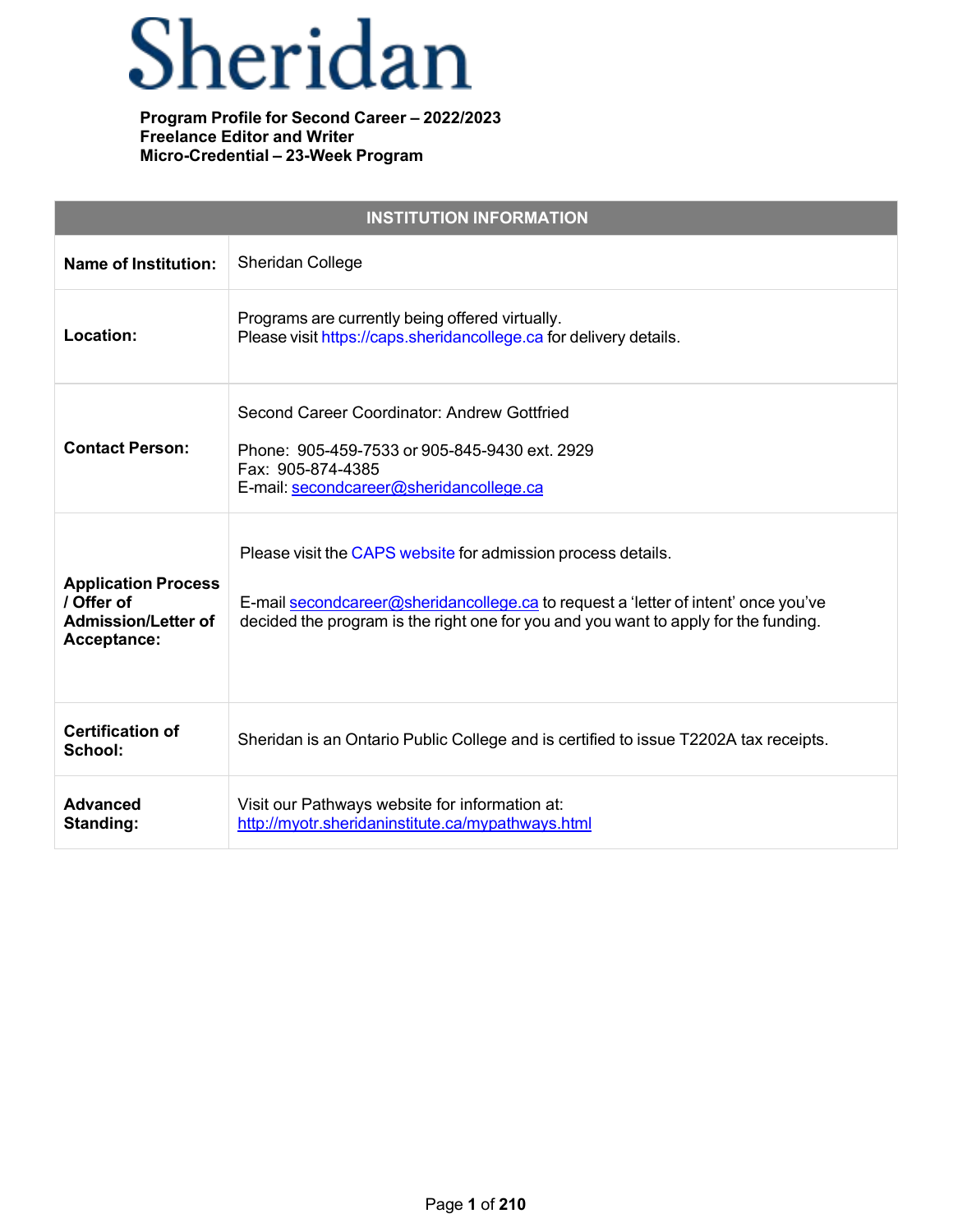

|                                                                                          | <b>PROGRAM INFORMATION</b>                                                                                                                                                                                                                                                                                                                                                        |
|------------------------------------------------------------------------------------------|-----------------------------------------------------------------------------------------------------------------------------------------------------------------------------------------------------------------------------------------------------------------------------------------------------------------------------------------------------------------------------------|
| Program Name/<br><b>Credential:</b>                                                      | Freelance Editor and Writer / Micro-Credential                                                                                                                                                                                                                                                                                                                                    |
| <b>Program-Specific</b><br><b>Admission</b><br><b>Requirements:</b>                      | https://caps.sheridancollege.ca/products/freelance-editor.aspx                                                                                                                                                                                                                                                                                                                    |
| <b>Program Offered</b><br><b>SEPTEMBER 2022</b><br><b>Start/End dates by</b><br>semester | May 8, 2023<br>Sept. 12, 2022<br>Jan. 9, 2023<br>To<br>$\overline{3}$<br>1<br>$2 T_0 $<br>To<br>Aug. 11, 2023<br>Dec. 16, 2022<br>Apr. 14, 2023                                                                                                                                                                                                                                   |
| <b>Program Offered</b><br><b>JAN 2023</b><br><b>Start/End dates by</b><br>semester       | Sept 12, 2023<br>Jan 9, 2023<br>May 8, 2023<br>$\overline{3}$<br>$\overline{2}$<br>to<br>to<br>to<br>Dec 16, 2023<br>Apr 14, 2023<br>Aug 11, 2023                                                                                                                                                                                                                                 |
| <b>Program Offered</b><br><b>MAY 2023</b><br><b>Start/End dates by</b><br>semester       | May 8, 2023<br>Jan. 8, 2024<br>Sept 12, 2023<br>$\overline{2}$<br>to<br>3<br>To<br>to<br>Aug 11, 2023<br>April 19, 2024<br>Dec 16, 2023                                                                                                                                                                                                                                           |
| Program Length/<br><b>Hours/Weeks:</b>                                                   | Program duration (weeks): 23<br>Total instructional hours: 78<br>Programs starting in September have a holiday break of approximately 3 weeks.<br>Programs starting in January and May run continuously over 8 months (no summer<br>break), with two weeks between semesters.<br>Students will be notified about their class schedule prior to the beginning of each<br>semester. |
| <b>Class Size:</b>                                                                       | Approximately 35                                                                                                                                                                                                                                                                                                                                                                  |
| <b>Course Outline:</b>                                                                   | https://www.sheridancollege.ca/programs/courses/course-outline-search                                                                                                                                                                                                                                                                                                             |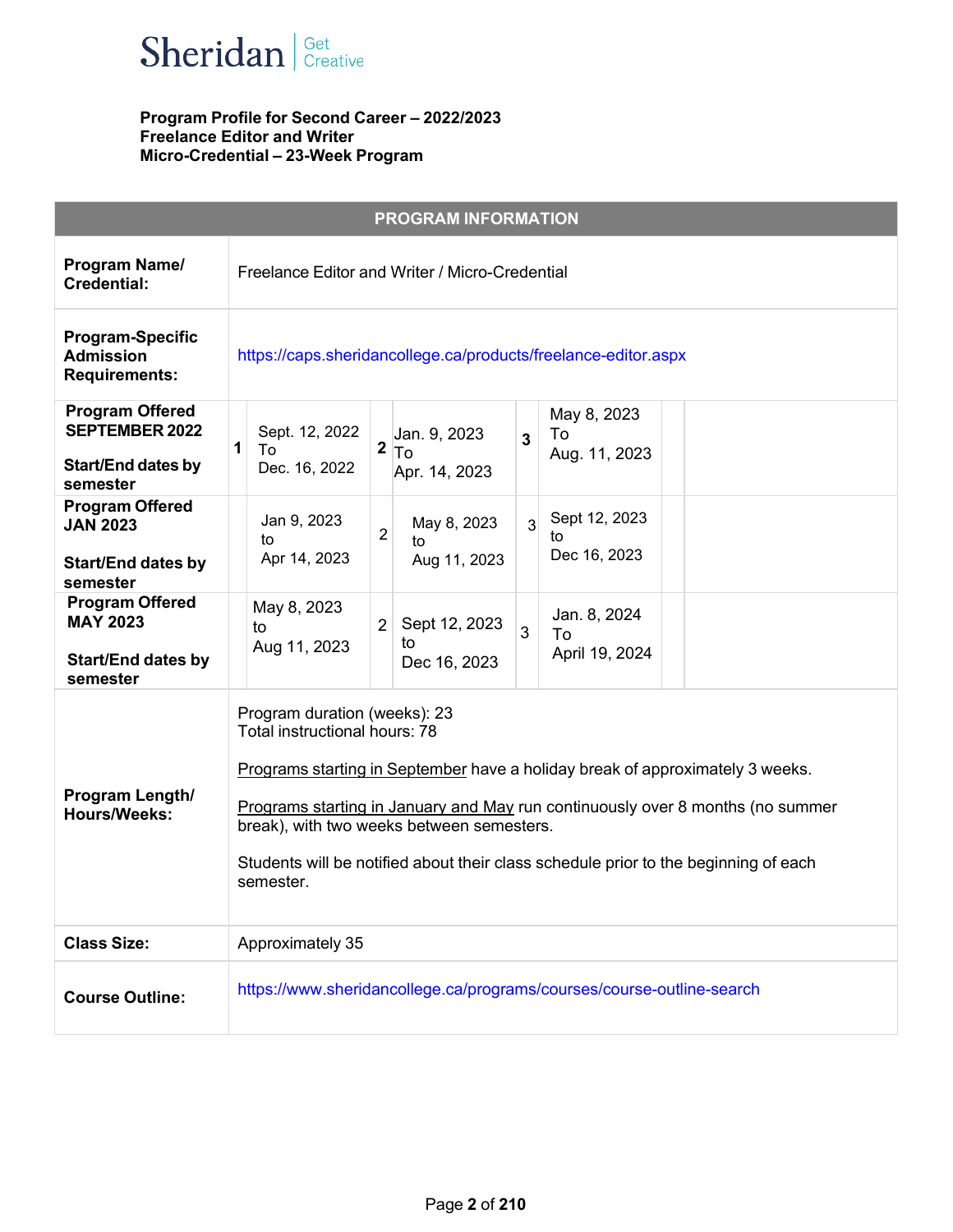

|                                                                                                       | \$486.72                                                                                                                                                                                                                                                |
|-------------------------------------------------------------------------------------------------------|---------------------------------------------------------------------------------------------------------------------------------------------------------------------------------------------------------------------------------------------------------|
| <b>Annual Tuition:</b>                                                                                | https://caps.sheridancollege.ca/products/freelance-editor.aspx                                                                                                                                                                                          |
| (applicable at time<br>of publication -<br>subject to change<br>without notice)                       | Tuition fees are regulated by the Ministry of Advanced Education and Skills Development<br>and a change could be made by action of the Ontario Government.                                                                                              |
|                                                                                                       | As the Fee Guide is prepared in advance, Sheridan reserves the right to make changes<br>due to errors and omissions. Additional fees will apply for some programs with a modified<br>curriculum. All information provided is current as of publication. |
| Parking:                                                                                              |                                                                                                                                                                                                                                                         |
| (applicable at time<br>of publication -<br>subject to change<br>without notice)                       | https://epark.sheridancollege.ca/                                                                                                                                                                                                                       |
| <b>Book Costs:</b><br>(applicable at time<br>of publication -<br>subject to change<br>without notice) | \$0                                                                                                                                                                                                                                                     |
| <b>Other Costs:</b>                                                                                   | Ancillary fees - \$96.86                                                                                                                                                                                                                                |
| <b>Payment Policy for</b><br><b>Second Career:</b>                                                    | Purchase your course from our CAPS website when the courses become available and<br>provide your receipt to your ministry.                                                                                                                              |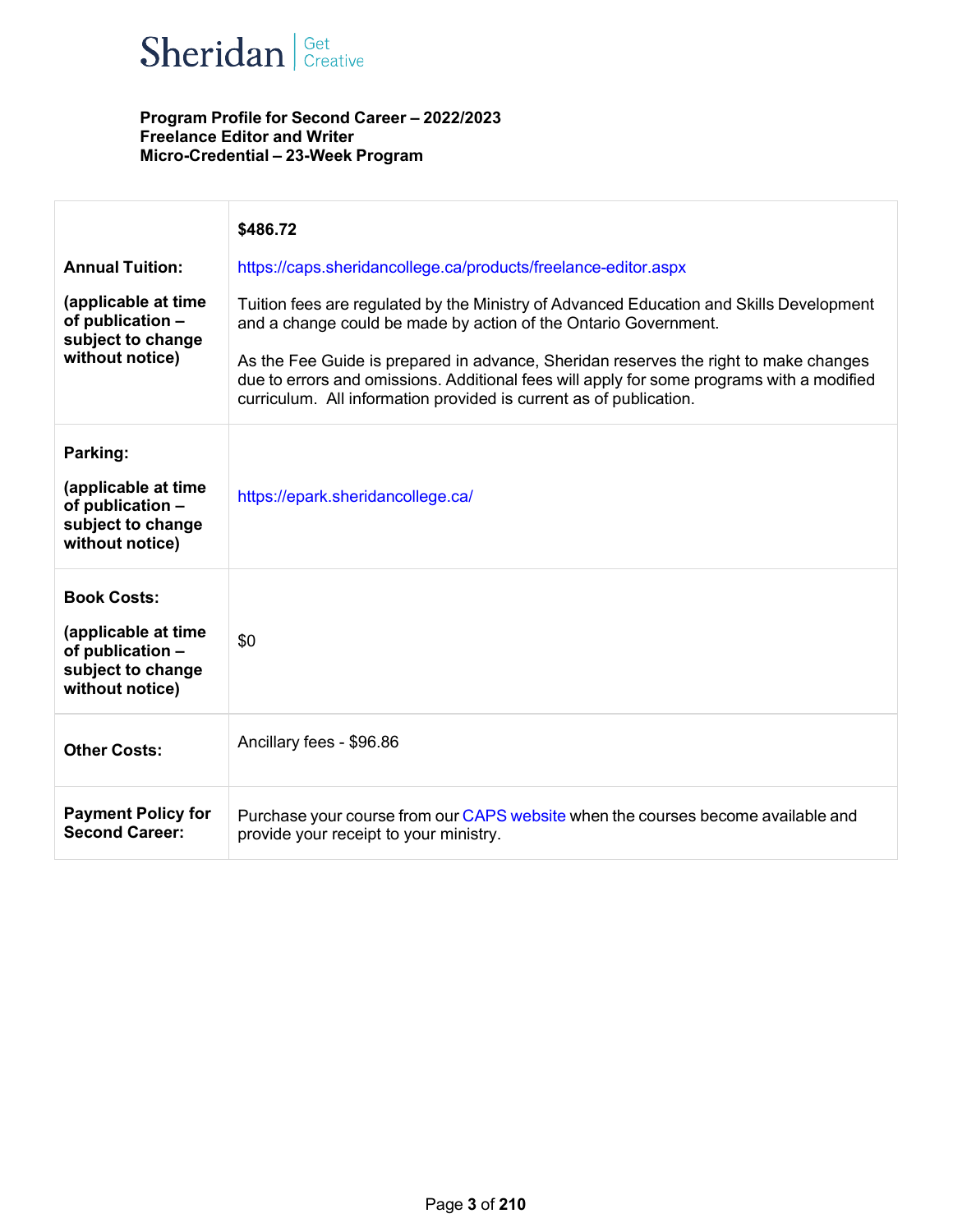

| <b>Withdrawal/Refund</b><br><b>Policy</b>                                                                             | For refunds or withdrawals, please visit:<br>https://caps.sheridancollege.ca/student-guide/transfers-refunds-and-withdrawals.aspx<br>Please note: As a Second Career-funded student, all refunds are to be returned to your<br>funder.                                                                                                                              |
|-----------------------------------------------------------------------------------------------------------------------|---------------------------------------------------------------------------------------------------------------------------------------------------------------------------------------------------------------------------------------------------------------------------------------------------------------------------------------------------------------------|
| <b>Your Second Career</b><br>and Career<br><b>Opportunities:</b>                                                      | In today's changing media landscape, the need for agility and adaptability is more crucial<br>than ever.                                                                                                                                                                                                                                                            |
| <b>Please identify the</b><br>main skill learners<br>can expect to gain<br>upon completion of<br>the micro-credential | Learners will gain three essential skills for freelancing as a writer and editor: self<br>and peer editing and common copy-editing symbols, working with publishing<br>companies and establishing rates and creating business plans.                                                                                                                                |
| Method of<br>Instruction:                                                                                             | online                                                                                                                                                                                                                                                                                                                                                              |
| <b>Equipment</b><br><b>Availability:</b>                                                                              | Students will have access to computers in open access computer labs.                                                                                                                                                                                                                                                                                                |
| <b>Instructor</b><br><b>Qualifications:</b>                                                                           | Our faculty is hired based on a combination of industry experience and academic<br>qualifications. Most faculty have relevant Master's degrees and/or professional<br>certifications where applicable.<br>Our faculty is provided with opportunities to engage in professional development to<br>ensure currency in their field and proficiency in teaching adults. |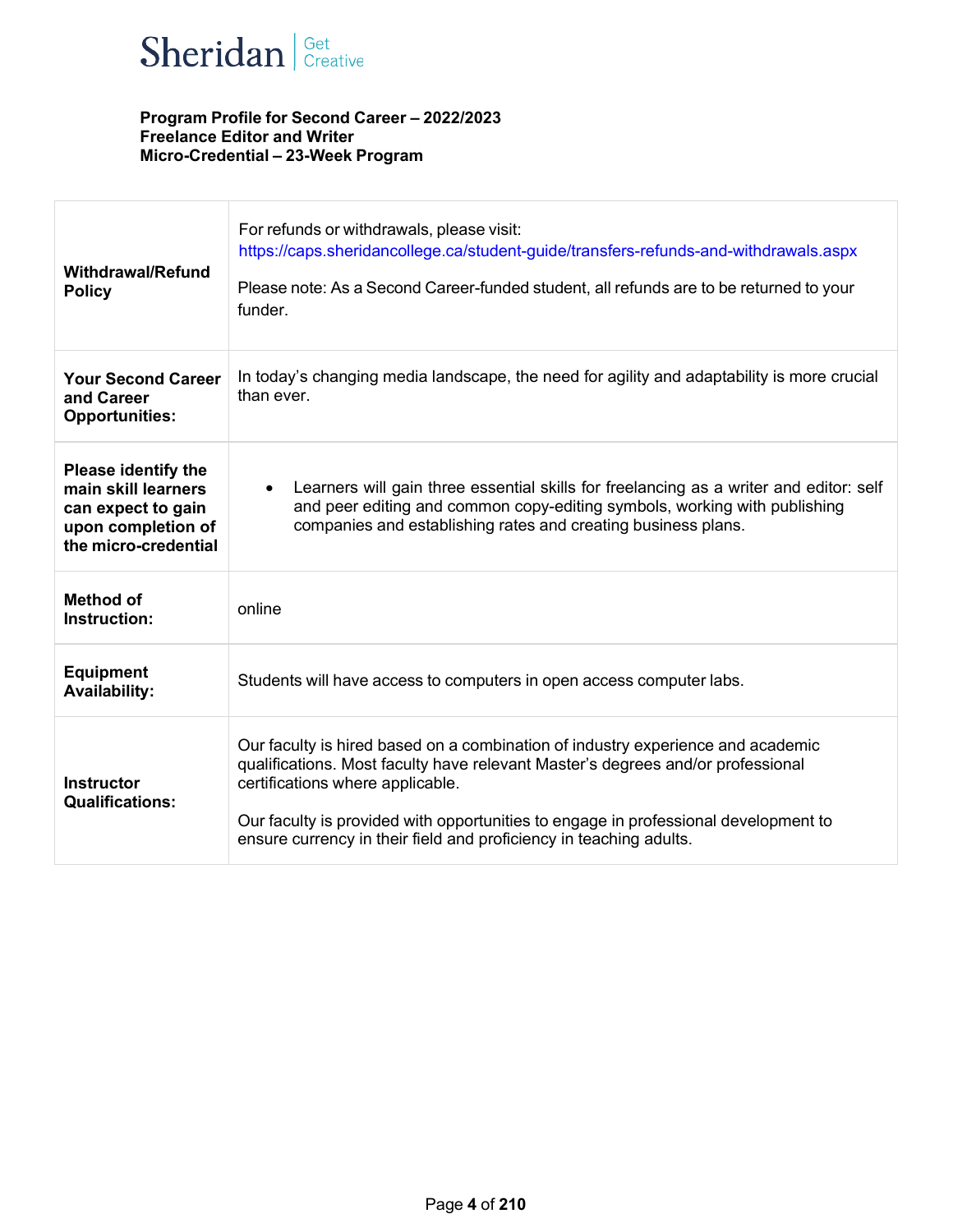

| <b>Curriculum Design:</b>                                                         | All programs are designed and kept up to date with input from Research and Innovation<br>teams which include representation from employers and industry organizations.<br>The Centre for Teaching and Learning at Sheridan oversees the design of new programs<br>and courses and maintains a schedule of program review to keep programs up to date.                                                                                                                                                                                                                                                                   |  |
|-----------------------------------------------------------------------------------|-------------------------------------------------------------------------------------------------------------------------------------------------------------------------------------------------------------------------------------------------------------------------------------------------------------------------------------------------------------------------------------------------------------------------------------------------------------------------------------------------------------------------------------------------------------------------------------------------------------------------|--|
| <b>Evaluation of</b><br>Instructors,<br><b>Courses and</b><br>Programs:           | Students have the opportunity to complete a formal evaluation of the course and instructor<br>at the end of each course.<br>Public colleges must survey students, graduates and employers as mandated by the<br>Ministry of Advanced Education and Skills Development to obtain information on Key<br>Performance Indicators (KPIs). Please visit:<br>https://www.sheridancollege.ca/about/administration-governance/policies-accountability/<br>key-performance-indicators                                                                                                                                             |  |
| <b>Physical Facilities:</b>                                                       | Sheridan classrooms and campus facilities are accessible and are designed to support a<br>wide range of applied learning activities. Classrooms and labs are equipped with modern<br>technology, including digital AV teaching and learning aids. Our Trafalgar, Davis and<br>Hazel McCallion campuses have physical fitness facilities, full-service cafeterias, modern<br>learning resource centres and vibrant student centres which contribute to supporting<br>student learning and life. Each campus has attractive grounds that provide a relaxing<br>counterpoint to the hustle and bustle of student activity. |  |
| <b>Additional Supports</b><br>and Resources:                                      | As a public college, Sheridan is able to offer a full range of student services and supports.<br>Please review our services by visiting:<br>https://www.sheridancollege.ca/student-life/student-services                                                                                                                                                                                                                                                                                                                                                                                                                |  |
| <b>Accessibility:</b>                                                             | The Accessible Learning Services Office facilitates equal access for eligible students with<br>disabilities by coordinating reasonable academic accommodations and support services.<br>For more information on student accommodations, please visit:<br>https://www.sheridancollege.ca/student-life/student-services/accessible-learning-services                                                                                                                                                                                                                                                                      |  |
| <b>Key Performance</b><br>Indicators (KPI) -<br>(graduation,<br>employment rates) | https://www.sheridancollege.ca/about/administration-governance/policies-accountability/<br>key-performance-indicators                                                                                                                                                                                                                                                                                                                                                                                                                                                                                                   |  |
| <b>ADDITIONAL NOTES</b>                                                           |                                                                                                                                                                                                                                                                                                                                                                                                                                                                                                                                                                                                                         |  |